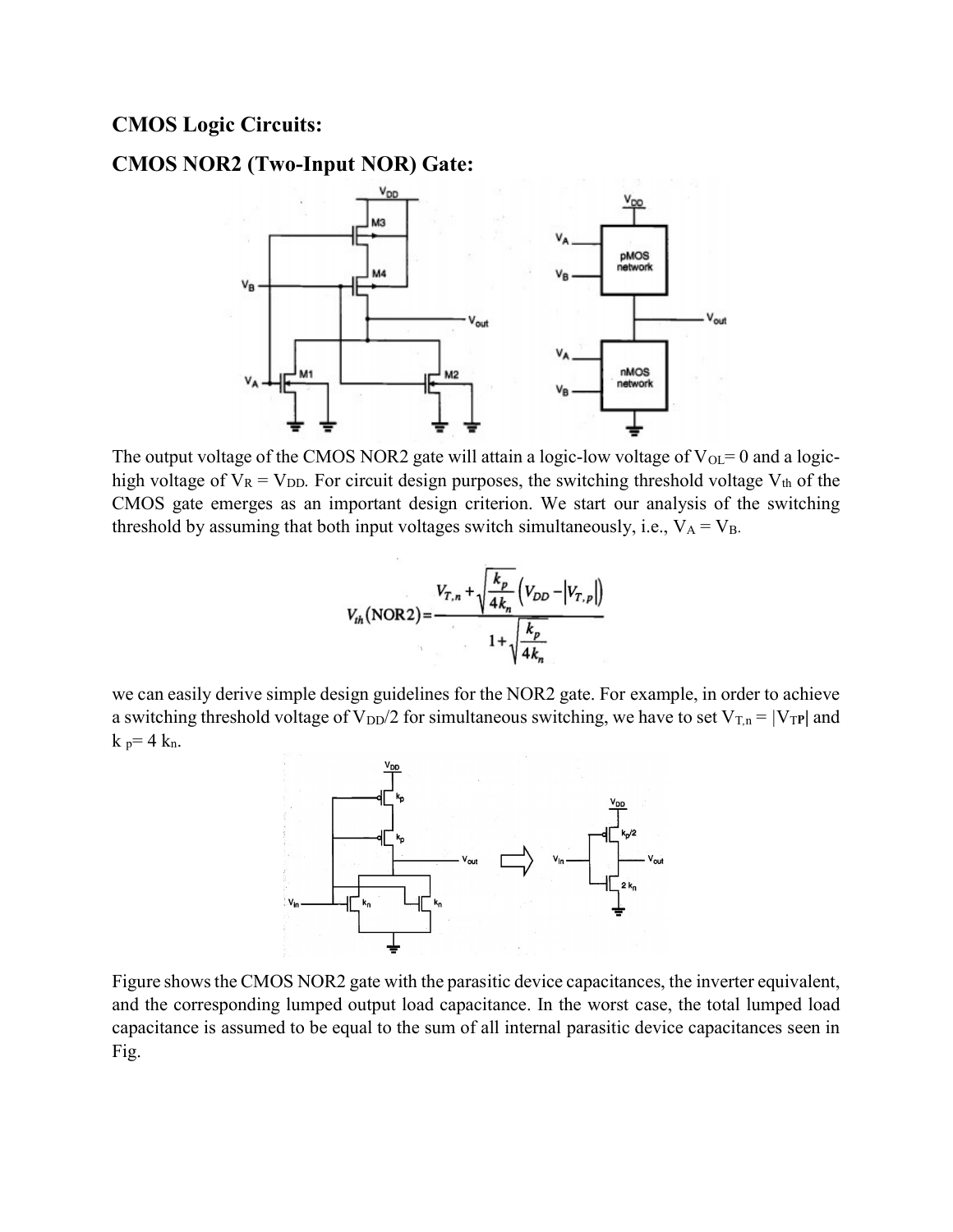

Fig. Parasitic device capacitances of the CMOS equivalent with the lumped output load capacitance. NOR2 circuit and the simplified

## CMOS NAND2 (2-Input NAND) Gate:

Figure shows a two-input CMOS NAND (NAND2) gate. The operating principle of this circuit is the exact dual of the CMOS NOR2 operation examined earlier. The n-net consisting of two seriesconnected NMOS transistors creates a conducting path between the output node and the ground only if both input voltages are logic-high, i.e., are equal to  $V_{OH}$ . In this case, both of the parallelconnected PMOS transistors in the p-net will be off. For all other input combinations, either one or both of the PMOS transistors will be turned on, while the n-net is cut-off, thus creating a current path between the output node and the power supply voltage.

Using an analysis similar to the one developed for the NOR2 gate, we can easily calculate the switching threshold for the CMOS NAND2 gate. Again, we will assume that the device sizes in each block are identical, with  $(W/L)_{n,A}=(W/L)_{n,B}$  and  $(W/L)_{P,A}=(W/L)_{p,B}$ . The switching threshold for this gate is then found as

$$
V_{th}(\text{NAND2}) = \frac{V_{T,n} + 2\sqrt{\frac{k_p}{k_n}}\left(V_{DD} - \left|V_{T,p}\right|\right)}{1 + 2\sqrt{\frac{k_p}{k_n}}}
$$